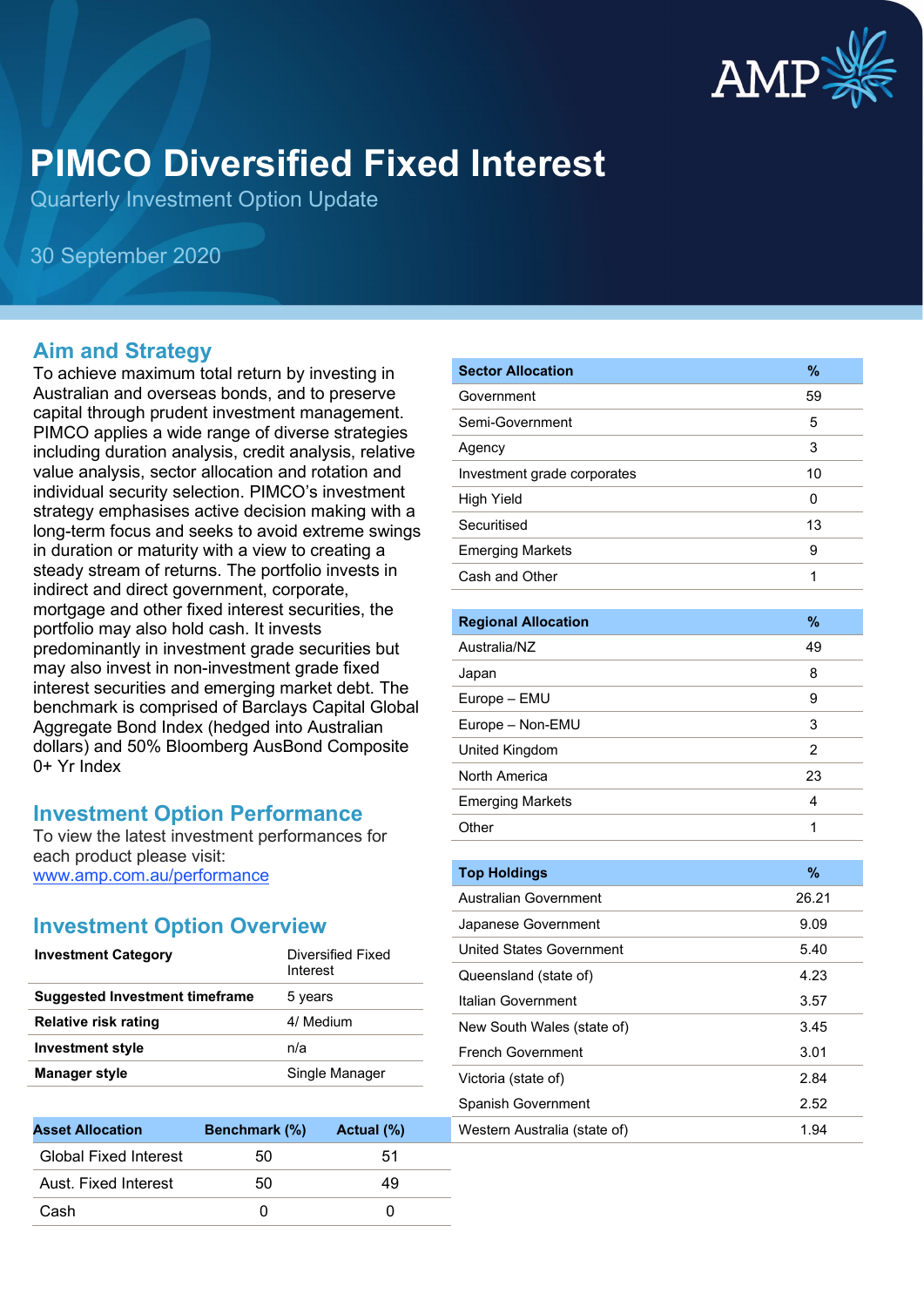### **Portfolio Summary**

- Over the quarter, the Diversified Fixed Interest strategy outperformed its benchmark due to interest rate and spread positioning
- Markets began to embrace growing RBA dovishness despite Australia virus cases remaining relatively low
- The investment manager had previously anticipated a difficult investment environment subject to a range of long-term disruptors, including China's rise, populism, technology, and climate-related risks. The pandemic has amplified these disruptors and created an even more challenging landscape for investor

#### **Investment Option Commentary**

The strategy outperformed the benchmark over the quarter. Contributors to performance included Australian duration and curve positioning as yields fell, exposure to securitised assets, particularly Agency and Non Agency MBS, an overweight to financials as spreads widened, overweight positioning to inflation-linked and Australian state government bonds. Key detractors to performance included underweight positioning to nonfinancial investment grade corporate credit and overweight positioning to Chinese duration. The Fund is underweight duration in aggregate, preferring interest rate exposure in Australia, New Zealand and the U.S. over other developed markets. In Europe, the Fund favours peripheral countries relative to core and semi-core countries due to heightened ECB support. PIMCO prefers exposure to senior securitized assets, particularly mortgage related assets in the U.S., Australia and Europe with strong fundamentals and compelling valuations. They maintain their broad underweight to corporate credit with a preference for financials.

### **Market Commentary**

Global risk appetites continued to gain in Q3 amid positive economic data surprises, heightened optimism around a potential vaccine, and sustained central bank support. Victoria recorded a marked increase in the number of COVID cases, compelling the Victorian government to enact a renewed regime of lockdowns and other states to strengthen border controls. Also during the quarter, the Australian Office of Financial Management (AOFM) meaningfully increased its issuance of Australian Commonwealth Government Bonds. Later in the quarter, markets began to embrace a growing dovishness by the Reserve Bank of Australia, with an expectation of a rate cut and an extension of other policy measures.

## **Outlook**

The investment manager had previously anticipated a difficult investment environment subject to a range of long-term disruptors, including China's rise, populism, technology, and climate related risks. The pandemic has amplified these disruptors and created an even more challenging landscape for investors. Their baseline projection is for above-trend growth for a couple of years as the global economy emerges from the recession, though longer term trend growth may be weighed down by "economic scarring." The two key swing factors are (1) the state of the pandemic and (2) the degree to which fiscal policy stays active or retreats. Given the difficult near-term and longer-term economic backdrop, they expect monetary policy rates in most advanced economies to stay low or go even lower for much or all of the next three to five years.